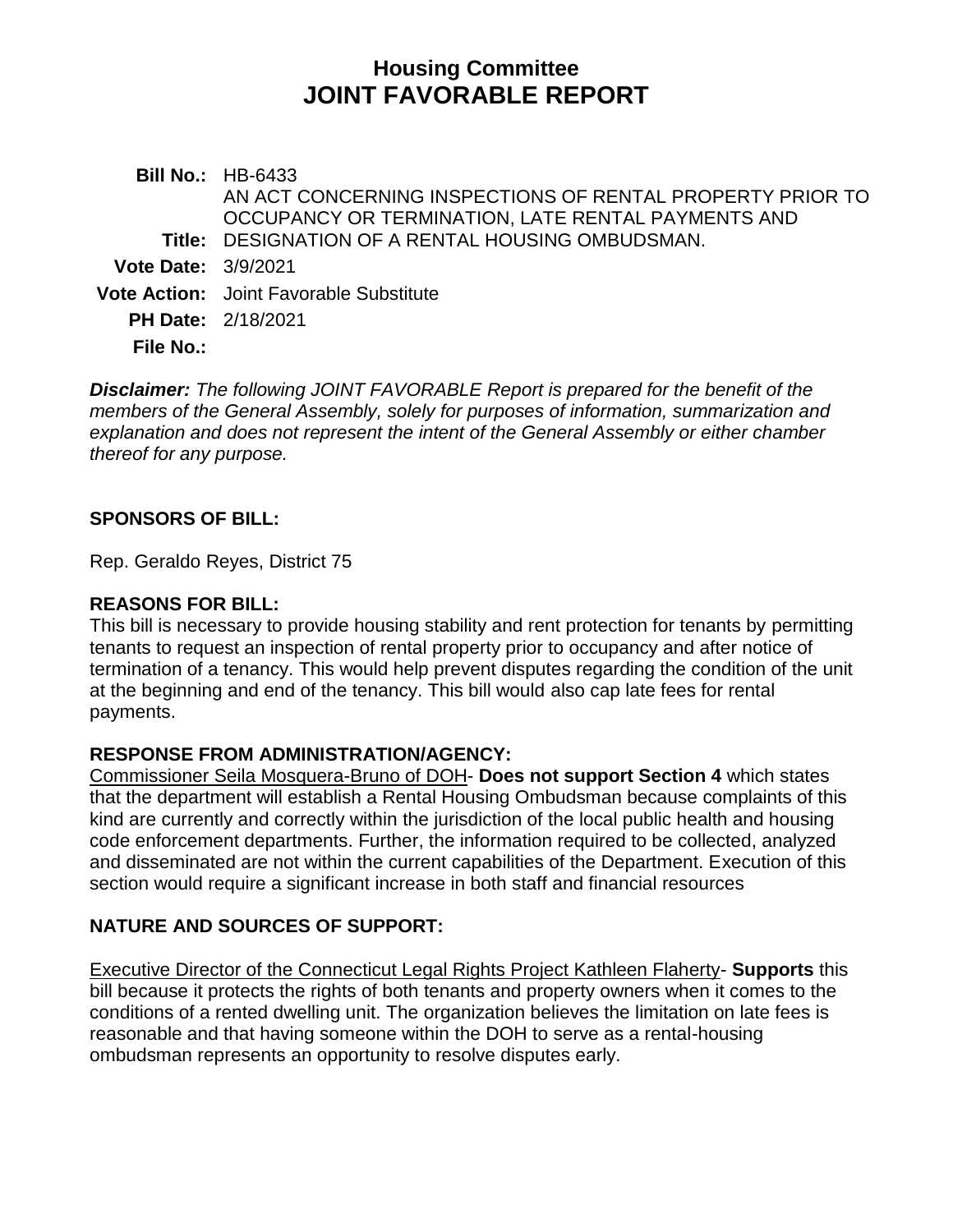Policy Director of Partnership For Strong Communities Sean Ghio- **Supports** this bill because by creating a Rental Housing Ombudsman it will assist in protecting tenants rights.

Raphael Podolsky of Connecticut Legal Services Advancing Justice- **Supports** this bill because it will prevent unreasonable late fees, will minimize disputes about the condition of a housing unit and create a statewide source to solve disputes between landlords and tenants.

Director of Fairfield County's Center For Housing Opportunity Christie Stewart- **Supports** this bill because it will support tenants housing rights by adding a Rental Housing Ombudsman.

## **NATURE AND SOURCES OF OPPOSITION:**

The following do not support this bill because the creation of a Rental Housing Ombudsman would be government intrusion and expensive and the late fee cap is too small

Adam Bonoff Trevor Dorian Sam Eddinger-Robert Jackson Paul Januszewski Susan Keller Burt Xiong Mo Carlos Mouta Ann Marie Puleo Tara Ramlal Bo Yang Lin Yang James Sun Terry Waller

President of the Connecticut Coalition of Property Owners John Souza- **Opposes** this bill because capping late fees and requiring inspections on demand will add more complexity and costs to the rental housing system. Additionally a state position to act as housing Ombudsman is not necessary as the housing courts and local building departments are already equipped to handle landlord /tenant matter.

Elizabeth Sulik of CONN NAHRO- **Opposes Section 3** of this bill because the cap on late fees is too small and will be a detriment to the landlord.

President of Hartford Landlord Association Helen Nixon- **Opposes** this bill because rental properties are already inspected regularly.

CT Realtors- do not support this bill because It is not reasonable or feasible that landlords and tenants be mandated to coordinate in-person inspections of properties prior to and at the termination of rentals. They believe that the cap on late fees is extremely low.

**Reported by: Eddie Aledia Date: 3/19/21**